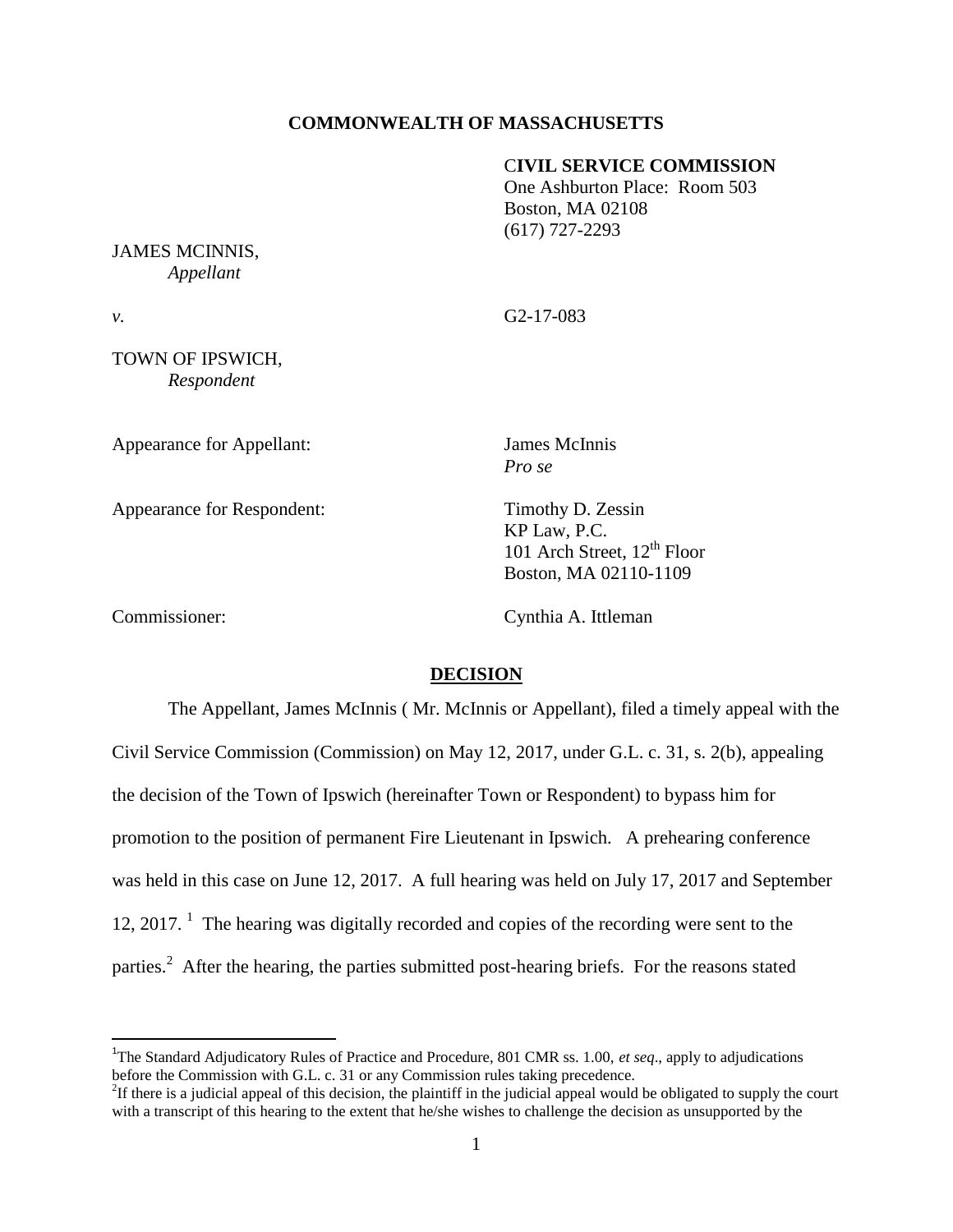herein, the appeal is denied.

# **FINDINGS OF FACT:**

A total of twenty-three (23) exhibits were entered into the record.<sup>3</sup> Based on the exhibits and the testimony of the following witnesses:

*Called by the Appointing Authority:*

Gregory Gannon, then-Chief of Ipswich Fire Department (IFD)

### *Called by the Appellant:*

 $\overline{\phantom{a}}$ 

■ James McInnis (Appellant)

and taking administrative notice of all matters filed in the case; stipulations; pertinent statutes, case law, regulations, rules, and policies; and reasonable inferences from the credible evidence; a preponderance of the evidence establishes the following facts:

1. The Appellant has been a full-time Firefighter in the IFD for more than two (2) decades.

He has been a licensed plumber and gas-fitter for many years. He is passionate about his work at the IFD, working on or improving various mechanisms there on his own, offering guidance to new firefighters one-on-one, taking numerous training courses and participating, for example, in the IFD rescues and responses to marine incidents. He frequently calls the Fire Chief with his suggestions or concerns. (Testimony of Appellant) On his own, the Appellant also has followed up on calls to which the Lieutenants have responded. (Testimony of Gagnon)

substantial evidence, arbitrary and capricious, or an abuse of discretion. In such cases, this CD should be used by the plaintiff in the judicial appeal to transcribe the recording into a written transcript.

<sup>&</sup>lt;sup>3</sup> Respondent's Exhibits (R.Ex.)  $1 - 5$ , 5A and  $6 - 10$ ; Appellant's Exhibits (A.Ex.)  $1 - 8$ ; and four (4) exhibits submitted separately by the Appellant post-hearing (in addition to the documents attached to the Appellant's posthearing brief) (A.Post.Hrg): A – 2015 Investigation Request by Appellant and others; B – Purchase Order of Hats; C – Appellant's 2014 Sick Leave Grievance (5 pages); D – Letters of FFs Dingle and Chapman. The Respondent received such post-hearing submissions and made no comments thereon. As with all evidence, the exhibits are given the weight they are due.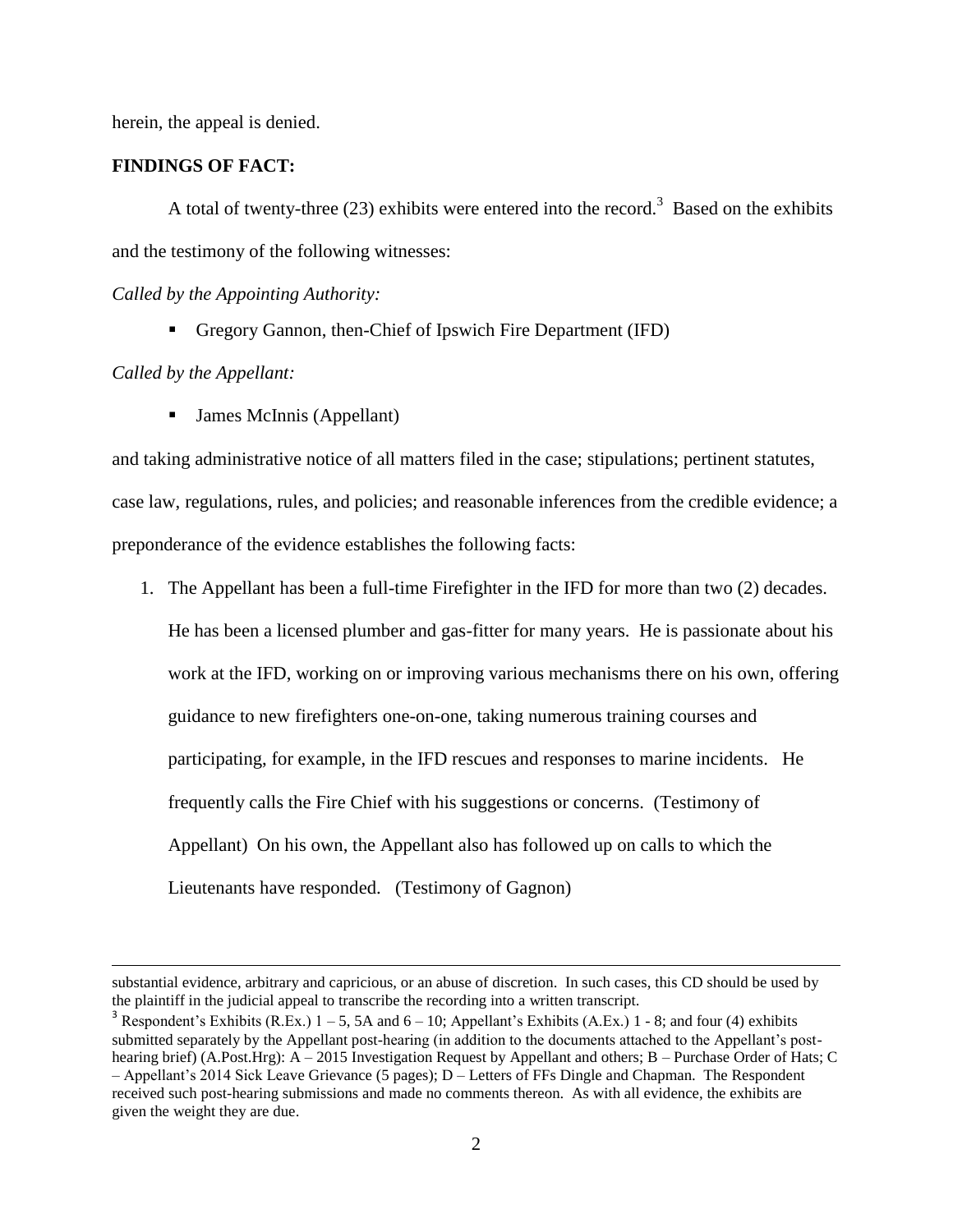- 2. The IFD is comprised of the Chief, a Deputy Chief, five (5) lieutenants (one (1) Administrative Lieutenant and 4 Shift Commanders), and three (3) firefighters per shift. The IFD also employs call firefighters. (Testimony of Gagnon)
- 3. The Department maintains two (2) fire stations, only one (1) of which is regularly staffed. (Testimony of Gagnon)
- 4. Gregory Gagnon was appointed the Chief of the Department on June 1, 2014 and was chief at all times pertinent to this appeal. (Testimony of Gagnon)
- 5. The Town Manager is the appointing authority for all positions within the Fire Department. (Testimony of Gagnon)
- 6. In 2016, the Town sought to fill two (2) Lieutenant vacancies. As of September 14, 2016, the Town was a party to a Delegation Agreement with the state Human Resources Division (HRD) authorizing the Town to hire a vendor to conduct an assessment center to help the Town identify appropriate candidates for the Lieutenant promotion instead of asking HRD to conduct a written promotional exam.  $(R.Ex. 1)^4$
- 7. Pursuant to the Delegation Agreement, the Town was authorized, in part, as follows: "With the exception of additional points as required by statute or rule, including credit for employment or experience in the Fire Lieutenant title, this delegated selection process for Fire Lieutenant will be used as the **sole basis** for scoring and ranking candidates on an eligible list. …" (R.Ex. 1)(emphasis in original)

<sup>&</sup>lt;sup>44</sup> In 2015, the Appellant and other members of the IFD submitted a request asking the Commission to conduct an investigation, alleging that the Town was going to conduct a promotional assessment center, in lieu of a civil service promotional exam, without first pursuing a delegation agreement with the state Human Resources Division (HRD). The Commission concluded, "[s]ince the Town has decided to postpone the administration of the assessment center until such time as it receives the appropriate approvals from HRD, there is no need for the Commission to initiate an investigation. For this reason, the request for investigation is denied and this matter is closed." (Request of Gary Chapman and nine (9) others to Investigate the Town of Ipswich, 28 MCSR 540 (2015). As indicated here, the Town had concluded the appropriate delegation agreement with HRD prior to pursing an assessment center.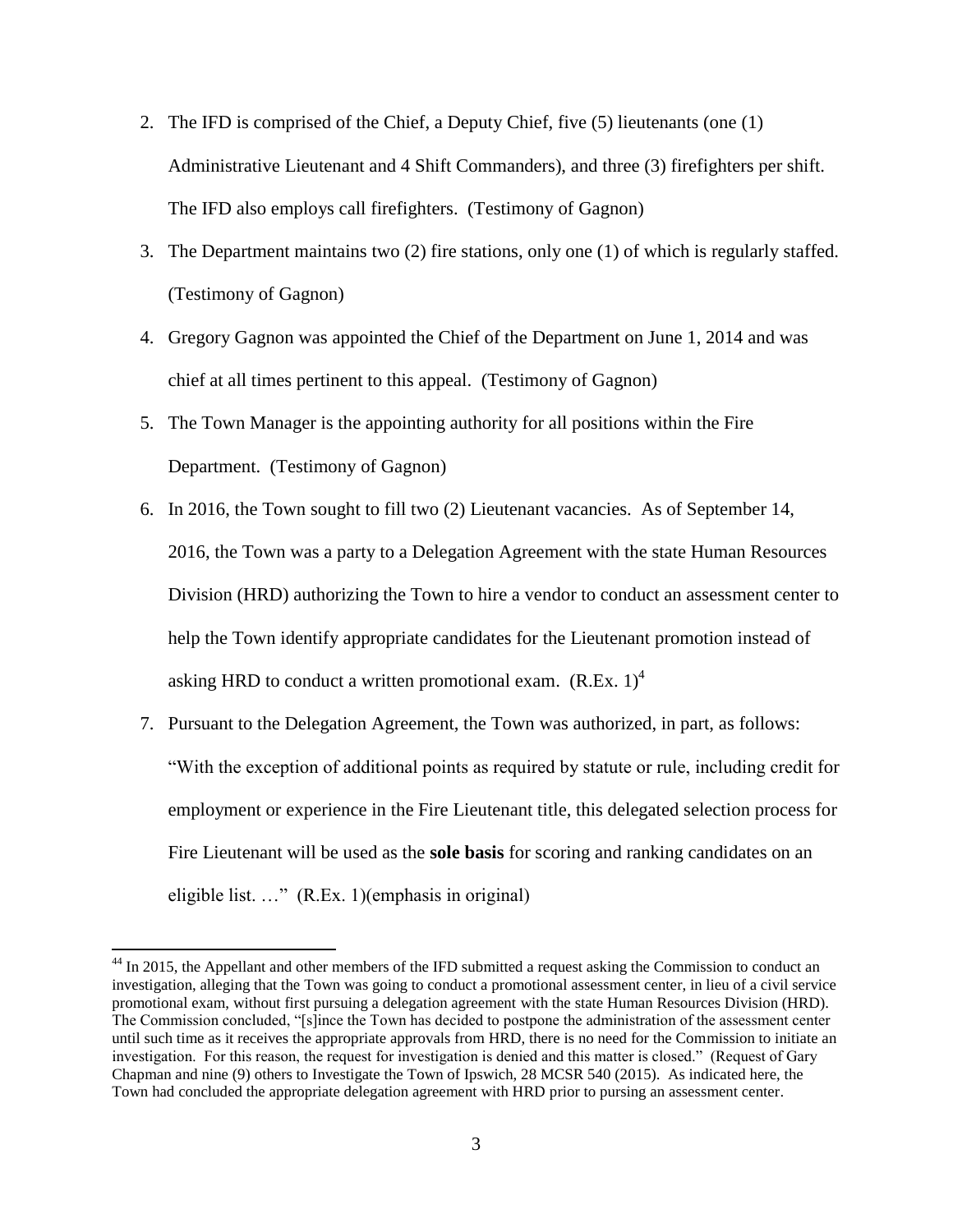- 8. Accordingly, on or about September 29, 2016, the Town entered into a Memorandum of Agreement ("MOA") with the Ipswich Fire Fighters Local 1913 ("Union"), the union that represents the Firefighters and Lieutenants within the IFD. (R.Ex. 2; Testimony of Gagnon)
- 9. The Town and the Union agreed that the Town would utilize MMA Consulting Group ("MMA") to determine the structure of the assessment center and evaluate the performance of candidates. (Testimony of Gagnon; R.Ex. 2)
- 10. The parties further agreed that, upon issuance of a certification of candidates after an assessment center, each candidate on the listing would be subject to an interview by an oral interview board (board) comprised of the Town Manager, Fire Chief, Human Resources Director and three outside active and/or retired chief officers or captains to be selected by MMA. (Testimony of Gagnon; R.Ex. 2)
- 11. Upon execution of the MOA, the Chief posted notice of the assessment center on the fire station bulletin board, informing eligible employees of the examination scheduled for November 15, 2016. (Testimony of Gagnon; R.Ex. 2)
- 12. The Assessment Center, the exercises for which were designed and administered by MMA, was conducted on November 15, 2016. (Testimony of Gagnon; R.Ex. 4)
- 13. The Center consisted of evaluation of managerial capabilities through scenario questions, presentations, and situations involving employee issues. (Testimony of Gagnon)
- 14. Chief Gagnon was not present at the assessment center and was not involved in planning for the center. (Testimony of Gagnon)
- 15. At the conclusion of the assessment center, MMAS sent a listing of the seven (7) candidates who participated, ranked by their performance, to the state's HRD and the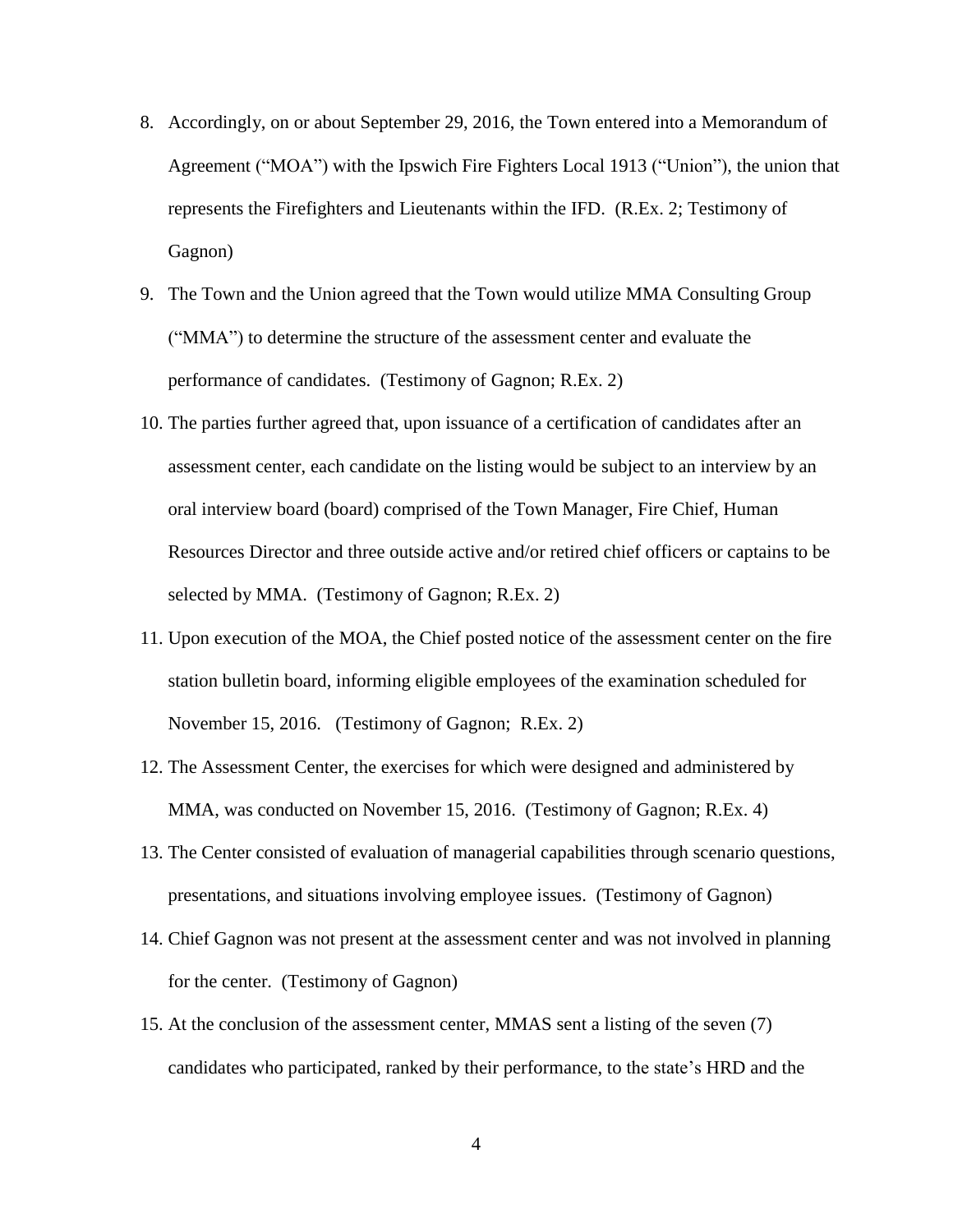Town's Human Resource Director. (R.Ex. 4; Testimony of Gagnon) This listing constituted the eligible list for the promotional appointment. (R.Ex. 4) The candidates were ranked as follows for their performance on the assessment center:

1 Candidate A 2 (tie) Candidate B 2 (tie) Appellant, a member of the union executive board 4 Candidate C 5 Candidate D, a member of the union executive board 6 Candidate E 7 Candidate F, a member of the union executive board (Id.)

- 16. Since the IFD wanted to make two (2) Lieutenant promotions, it considered the first five (5) firefighters on the listing, including the Appellant. (Testimony of Gagnon; R.Ex. 3) 17. The Town, pursuant to the terms of the MOA it had entered into with the Union, then
- conducted separate oral interviews of the five (5) candidates. (Testimony of Gagnon; R.Ex. 2)
- 18. All interviews were conducted by the interview board on March 6, 2017. (Testimony of Gagnon; R.Ex. 5)
- 19. The oral interview board (board) consisted of the following seven (7) individuals: Town Manager Robin Crosbie; Human Resources Director, Jennifer Breaker; Chief Gagnon; Mark Morse, President of MMA Consulting Group, Inc. (MMA); and three (3) others selected by MMA: Dennis Fire Chief, Mark Dellner; Wrentham Fire Chief, Mark Pare; and former Framingham Fire Chief, Gary Daugherty. (Testimony of Gagnon; R.Ex. 5)
- 20. All candidates were asked the same questions by the board, and the board utilized a scoring document to rate each candidate's performance immediately after his interview. The Town's Human Resources Director took notes of the group's observations and recorded these on an evaluation criteria sheet. (Testimony of Gagnon; R.Ex. 5)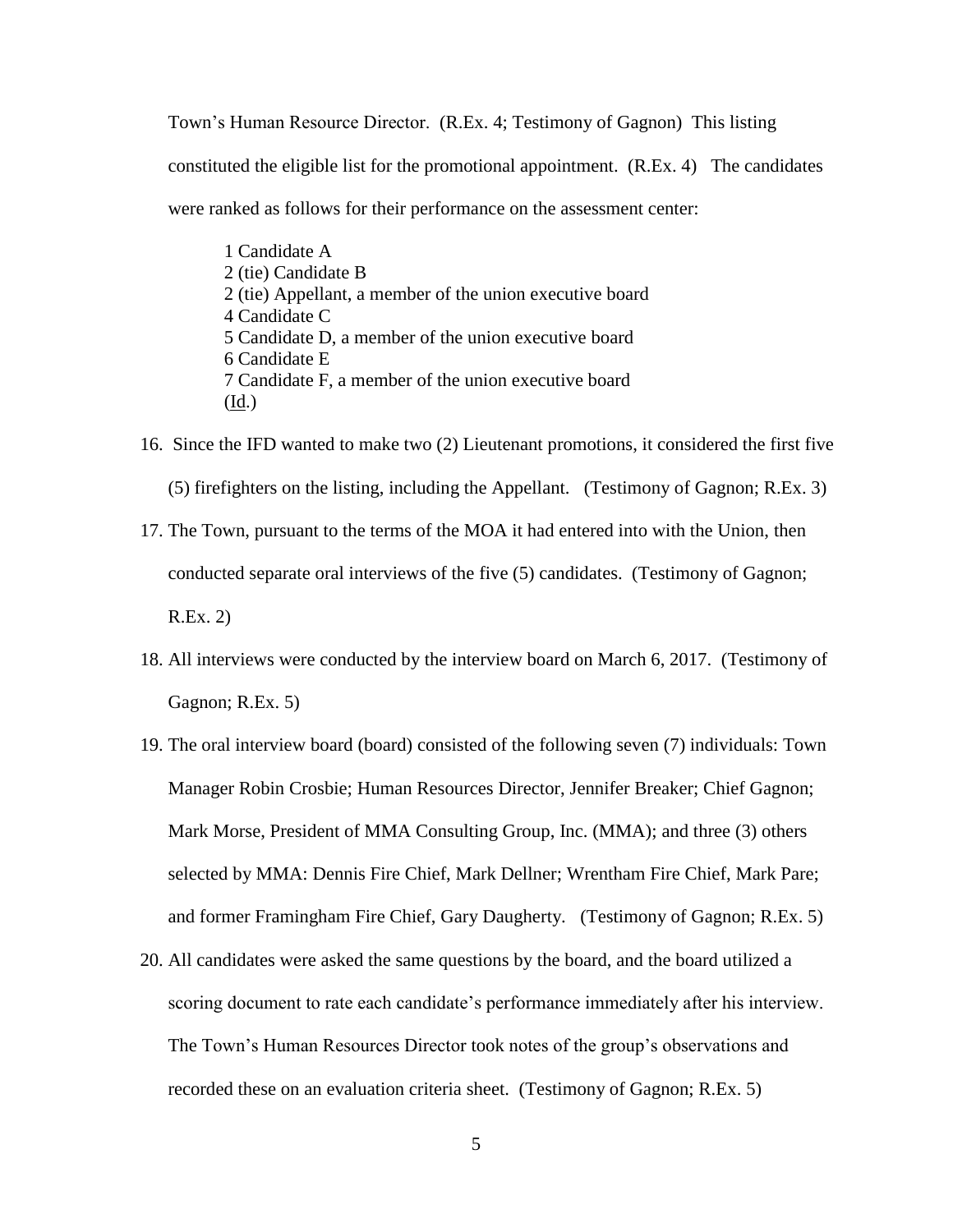- 21. Each interview lasted between ten (10) and twenty (20) minutes, and an audio recording was made of all of the interviews except the interview of Candidate B.<sup>5</sup> (Testimony of Gagnon)
- 22. During his interview, the Appellant provided unfocused and erratic answers to the questions asked of him, at times making questionable statements that were not responsive to the questions asked. (Testimony of Gagnon; R.Exs. 5 and 5A)
- 23. For example, when asked about his relevant experience, the Appellant began telling a childhood story about being on a farm and stated that he had various family members who worked in various law enforcement jobs. Similarly, the Appellant stated during the interview that he should be the Chief of the Department, which was not relevant or responsive to any portion of the interview. Moreover, the board found the latter statement to be inappropriate. The board also concluded that the Appellant's performance during the interview was self-centered in that he repeatedly talked about various mechanisms that he had worked on in the Department, of his own choosing, and about the one-on-one help or guidance he had provided to individual new members of the IFD. (Testimony of Gagnon; R.Exs. 5 and 5A)
- 24. The Chief found that the Appellant's responses did not reflect someone who was focused, clear and concise. The Appellant's answers included references to peripheral subjects not germane to the Lieutenant position for which he was being interviewed. (Testimony of Gagnon; R.Exs. 5 and 5A)

 $\overline{\phantom{a}}$ 

<sup>&</sup>lt;sup>5</sup> Counsel for the Respondent indicated that Mr. B's interview was conducted via online meeting because he was out of the country at the time of the interviews. Counsel advised that the Respondent had been unable to produce an audio recording of the online meeting but indicated that it would attempt to make such a recording and submit it to the Commission. I did not receive such a recording. Candidate B was not selected for promotion.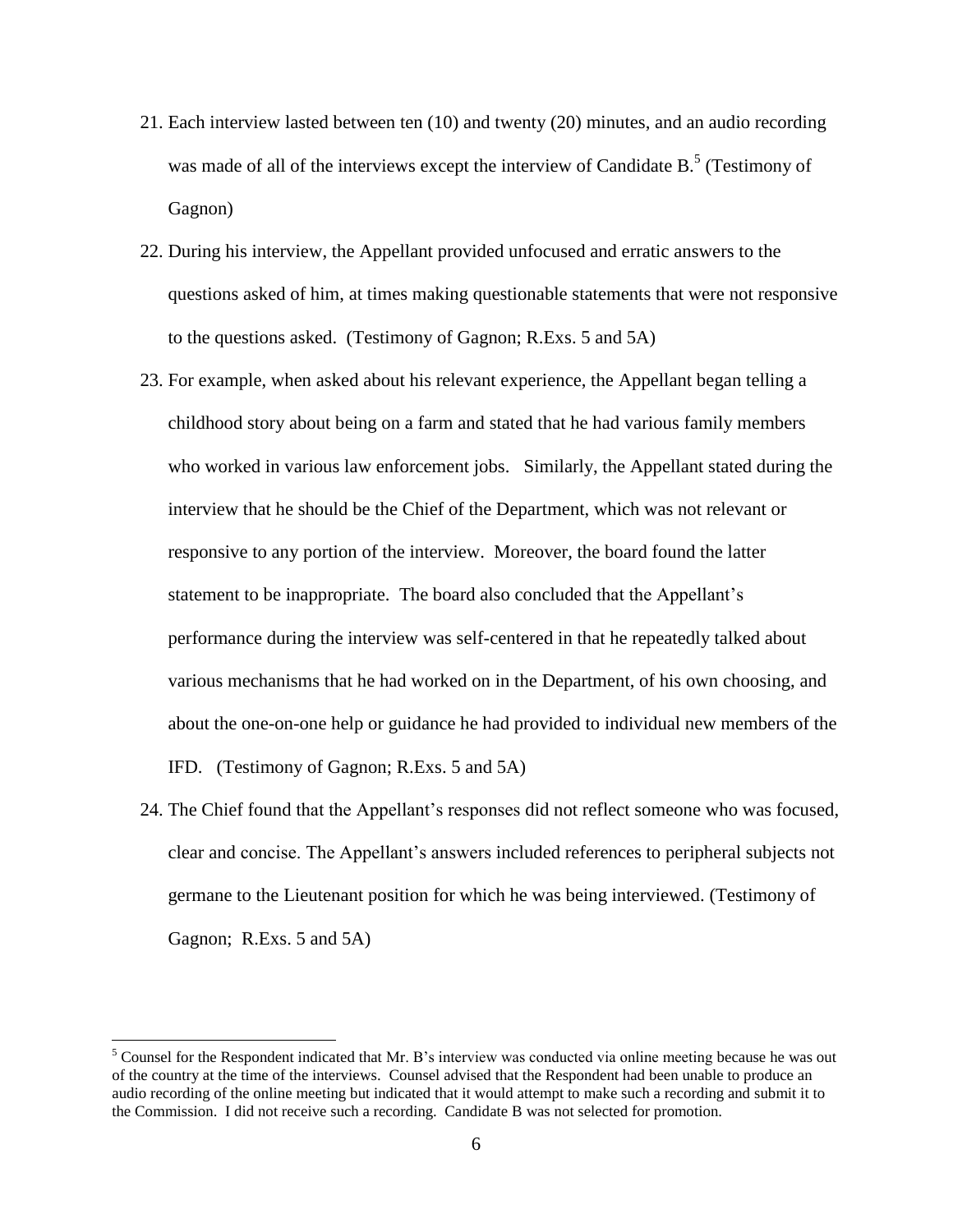- 25. Candidate D, who was ultimately selected despite his lower rank on the Certification, provided confident, direct and strong responses to questions posed during his interview. He displayed a strong understanding of the role of a lieutenant as a group leader and the associated duties, demonstrating a disciplined approach to the position, and he presented as a professional who is competent to hold a leadership position within the IFD. (Testimony of Gagnon; R.Exs. 5 and 5A)
- 26. At the conclusion of each interview, the seven (7) members of the board discussed the candidate's performance based on the following four (4) evaluation criteria: communication, supervision, teamwork, and technical competence and together they determined each candidate's interview score. (Testimony of Gagnon; R.Ex. 5)
- 27. The seven (7) candidates' scores for a particular category were then averaged, which became the candidate's score for that category. The average scores for each category were then combined for a total score. (Testimony of Gagnon; R.Ex. 5)
- 28. The five (5) interviewed candidates had the following scores:
	- Candidate A 35.8 Candidate B 32.7 Appellant 27.4 Candidate C 35 Candidate D 35.5 (R.Ex. 5)
- 29. In addition to the candidate's total score, the board came to a consensus with regard to its comments on each candidate's overall performance. The Human Resources Director wrote down these comments in the section titled "additional comments" on the candidate's score sheet. (Testimony of Gagnon; R.Ex. 5)
- 30. On the scoring sheets for each of the candidates, the board commented in writing as follows: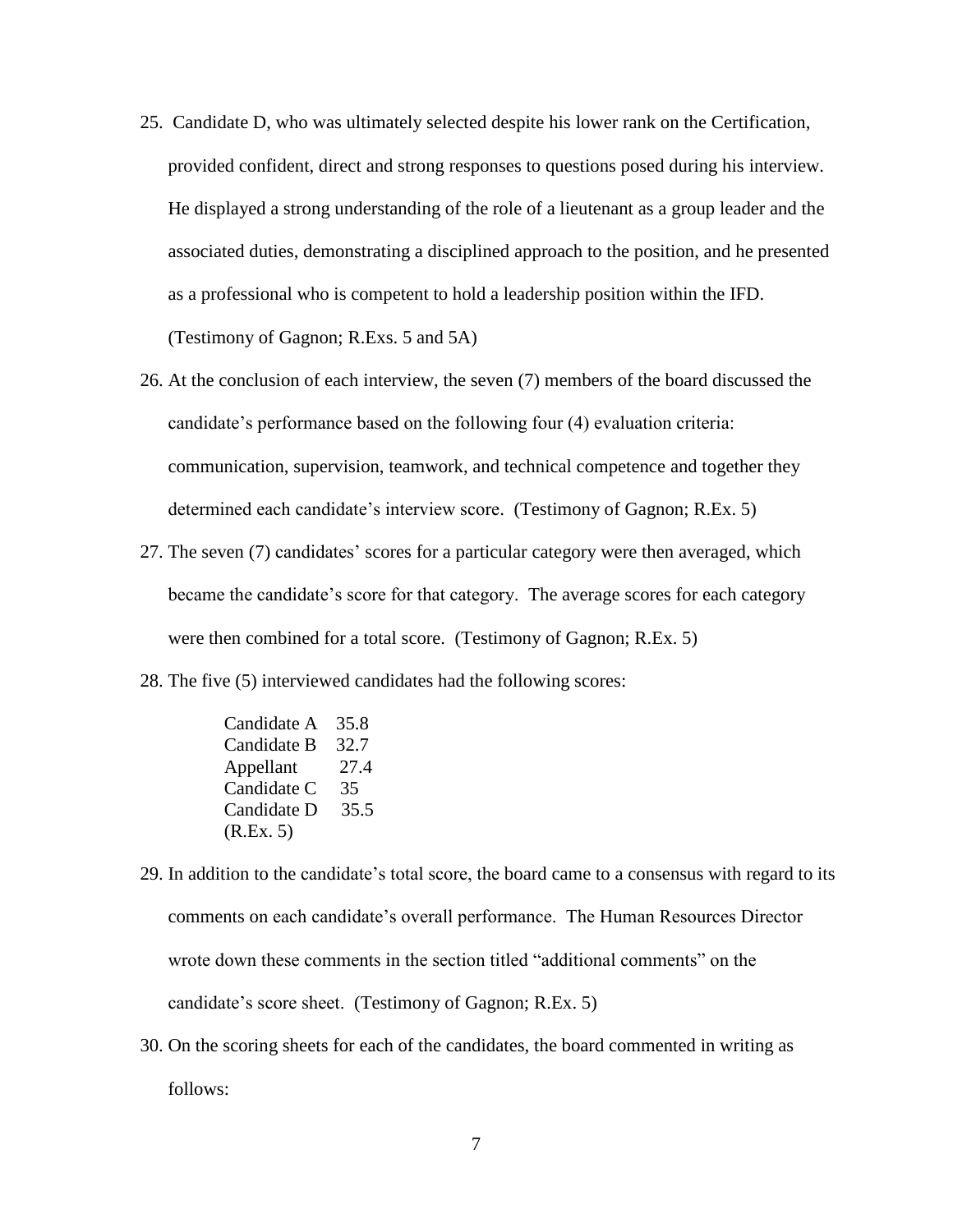Candidate A – "Understands position and draws/applies experiences gained through acting officer roles." Candidate B – "Communicates very well but didn't communicate technical knowledge/capabilities" Appellant - "Communication was weak and hard to follow. Too selforiented in answers." (R.Ex. 5) Candidate C – "Good communication: answers responsive to questions; understands concepts of leadership and teamwork" Candidate D – "Practical sense of job requirements and understands role of supervisors. Understands teamworks (sic)." (R.Ex. 5)

- 31. Prior to making a final promotional decision, Chief Gagnon and the Town Manager reviewed the employment histories of all five (5) candidates. This included a review of each employee's personnel file, including their disciplinary history. (Testimony of Gagnon)
- 32. At the time of the promotional decision, the Appellant's personnel file contained three (3) disciplinary incidents, including two (2) suspensions and one (1) written warning. (Testimony of Gagnon)
- 33. The Chief and Town Manager also reviewed the personnel files and disciplinary histories of the other candidates. (Testimony of Gagnon)
- 34. The review showed that Candidate C had received a verbal warning in 2010 for failing to wear a seatbelt. (Testimony of Gagnon)
- 35. The review further showed that Candidate D had no disciplinary history. (Testimony of Gagnon)
- 36. Candidate A, who was ranked higher than the Appellant on the Certification, was suspended without pay for a period of approximately 25 calendar days more than twenty (20) years ago. (Testimony of Gagnon)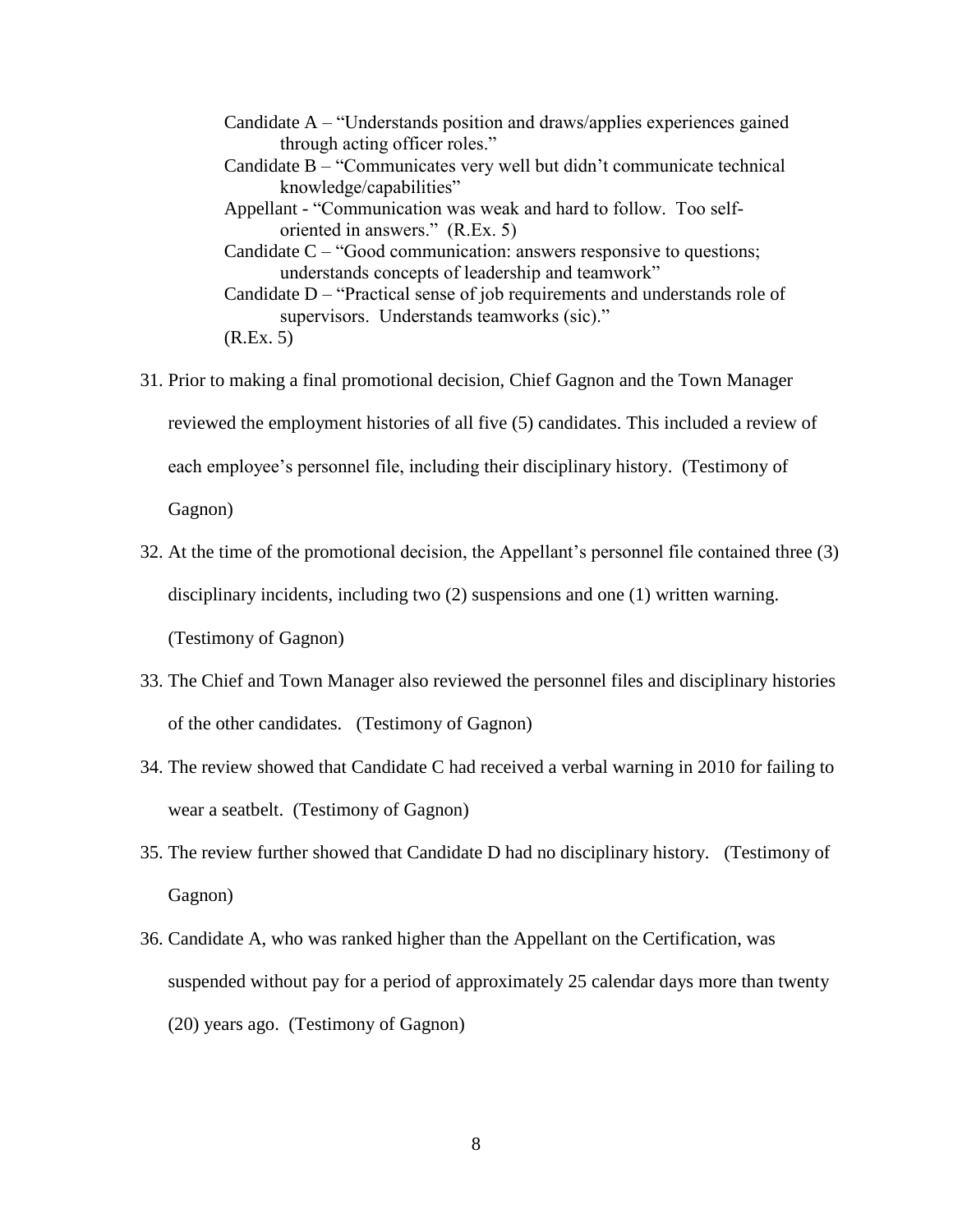- 37. Based on consideration of these factors, including each candidate's ranking on the Certification, their interview performance and their disciplinary histories, the Town Manager selected Candidates A and D to fill the promotional vacancies, with only Candidate D bypassing the Appellant. (R.Ex. 7; Testimony of Gagnon)
- 38. On or about March 22, 2017, the Town Manager sent correspondence to the Appellant stating that he had been bypassed for the promotional appointment in favor of a lowerranked candidate. As grounds for the bypass decision, the Town Manager cited the Appellant's poor interview performance and his disciplinary record within the Department. (R.Ex. 6)
- 39. The Appellant subsequently timely filed the instant appeal. (Administrative Notice)
- 40. At the Commission hearing, the Appellant's testimony was difficult to comprehend at times in that his responses to questions were sometimes indirect, missed the mark, or he referenced matters unrelated to the question posed to him. The Appellant did not intentionally refuse to answer questions. Rather, the Appellant's manner of speaking can be confusing. In addition, at times, I needed to convey the meaning of the Appellant's cross-examination questions (more often than usual with other pro se appellants) because the Appellant's questions were unclear. (Testimony of Appellant; Administrative Notice)

#### *Applicable Law*

The authority to bypass a candidate for permanent appointment or promotion to a civil service position derives from G.L. c. 31, § 27, which provides, in part:

If an appointing authority makes an original or promotion appointment from certification of any qualified person other than the qualified person whose name appears highest [on the certification], and the person whose name is highest is willing to accept such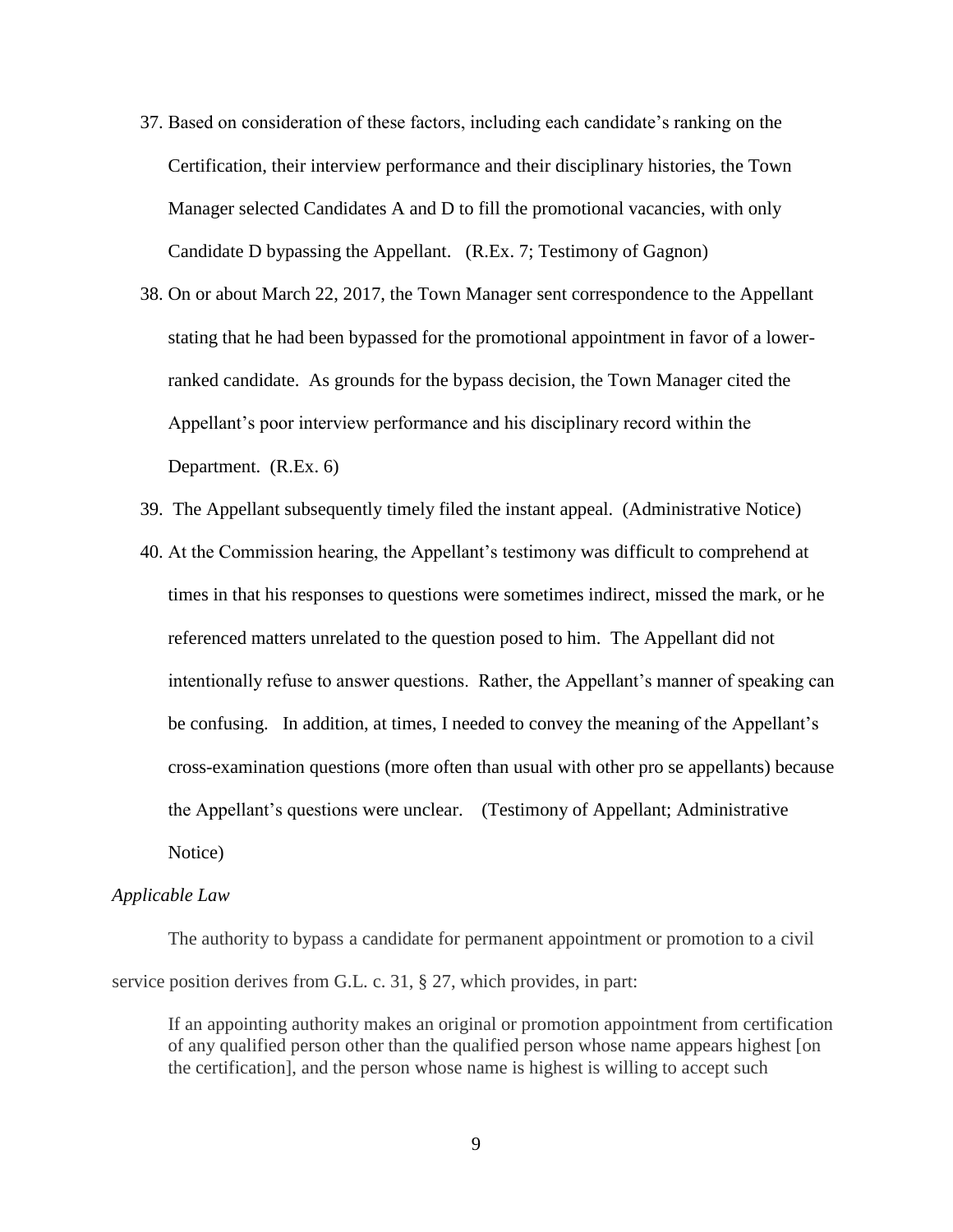appointment, the appointing authority shall immediately file...a written statement of his reasons for appointing the person whose name was not highest. (Id.)

An appointing authority's discretion to pick among qualified candidates for civil service appointments who have met the requirements for the position by taking and passing the civil service competitive examination or an assessment center is not absolute and is subject to review by the Commission. The appointing authority's reasons for "bypassing" a candidate higher on the list in favor of hiring a lower ranked candidate must be "reasonably justified", based on a "reasonably thorough review" and supported by a preponderance of the evidence, when weighed by an unprejudiced mind, guided by common sense, and correct rules of law. *See, e.g*., Brackett v. Civil Service Comm'n[,447 Mass. 233,](http://sll.gvpi.net/document.php?id=sjcapp:447_mass_233) 543 (2006) and cases cited; Beverly v. Civil Service Comm'n,78 Mass.App.Ct. 182 (2010); and Commissioners of Civil Service v. Municipal Ct., [359](http://sll.gvpi.net/document.php?id=sjcapp:359_mass_211)  [Mass. 211,](http://sll.gvpi.net/document.php?id=sjcapp:359_mass_211) 214 (1971), citing Selectmen of Wakefield v. Judge of First Dist. Ct., [262 Mass. 477,](http://sll.gvpi.net/document.php?id=sjcapp:262_mass_477) 482 (1928).

In reviewing a bypass decision, "[t]he commission's primary concern is to ensure that the appointing authority's action comports with 'basic merit principles,' as defined in G.L.c.31, §1." Police Dep't of Boston v. Kavaleski, [463 Mass. 680,](http://sll.gvpi.net/document.php?id=sjcapp:463_mass_680) 688 (2012) citing Massachusetts Ass'n of Minority Law Enforcement Officers v. Abban, [434 Mass. 256,](http://sll.gvpi.net/document.php?id=sjcapp:434_mass_256) 259 (2001). In conducting this inquiry, the Commission "finds the facts afresh", and is not limited to the evidence that was before the appointing authority. *E.g*., Beverly v. Civil Service Comm'n, 78 Mass.App.Ct. 182 (2010); Leominster v. Stratton, 58 Mass.App.Ct. 726, 727-28 (2003); Tuohey v. Massachusetts Bay Transp. Auth., 19 MCSR 53 (2006) (appointing authority must proffer "objectively legitimate reasons" for the bypass).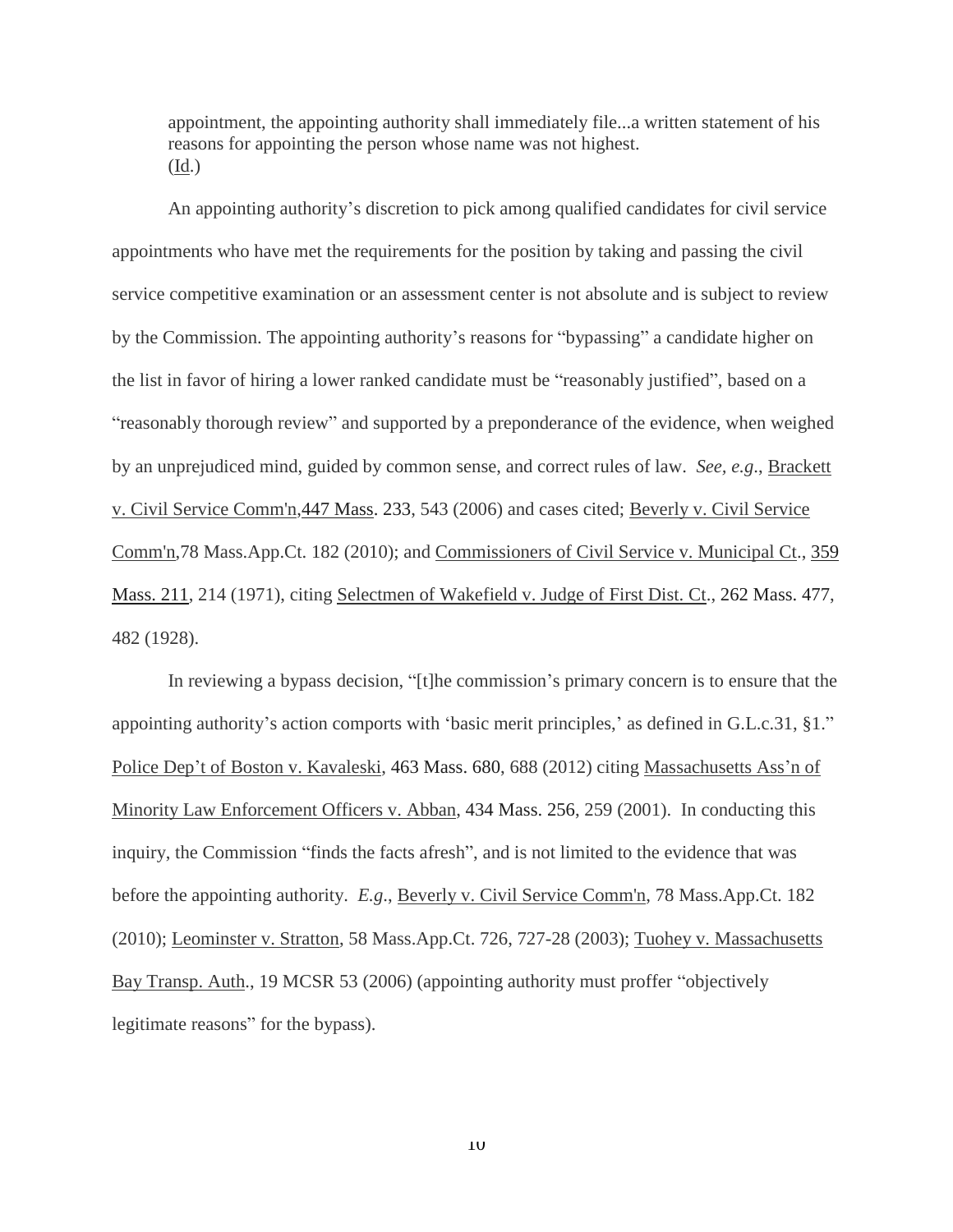### *Analysis*

The Respondent has established by a preponderance of the evidence that it had reasonable justification to bypass the Appellant. While the Appellant was tied for second on the Certification, he ranked at the bottom among the five (5) candidates that the Respondent interviewed. I repeatedly and carefully listened to the recorded interviews of the four (4) candidates for whom a recording is available. Although it is problematic that the interviewers collectively scored each candidate, undermining the purpose of having multiple interviewers scoring the candidates individually, the recordings provide the Commission with the opportunity to review the interviews directly. In addition, three (3) members of the board were from other municipalities, giving at least the appearance of a relatively objective assessment of the candidates' interviews.

There is a clear distinction between the interviews of Candidates A and D, whom the Respondent selected, only one (1) of whom bypassed the Appellant, and the Appellant. Both Candidates A and D responded knowledgably, directly, confidently and without hesitation to the questions they were asked at their interviews. In addition, their responses clearly exhibited their leadership abilities, explicitly and promptly indicating how they would respond to various challenges that may arise in supervising IFD personnel. By comparison, the Appellant's responses to the interview questions were sometimes hard to follow, he referenced unrelated topics in response to some questions, he spent considerable time talking about the many mechanical problems he has addressed at the IFD over the many years of his tenure, and he offered little information to show the board that he was ready and able to supervise the IFD firefighters as a Lieutenant. At the Commission hearing, I also found it difficult to comprehend aspects of his testimony and could not follow his train of thought on multiple occasions. A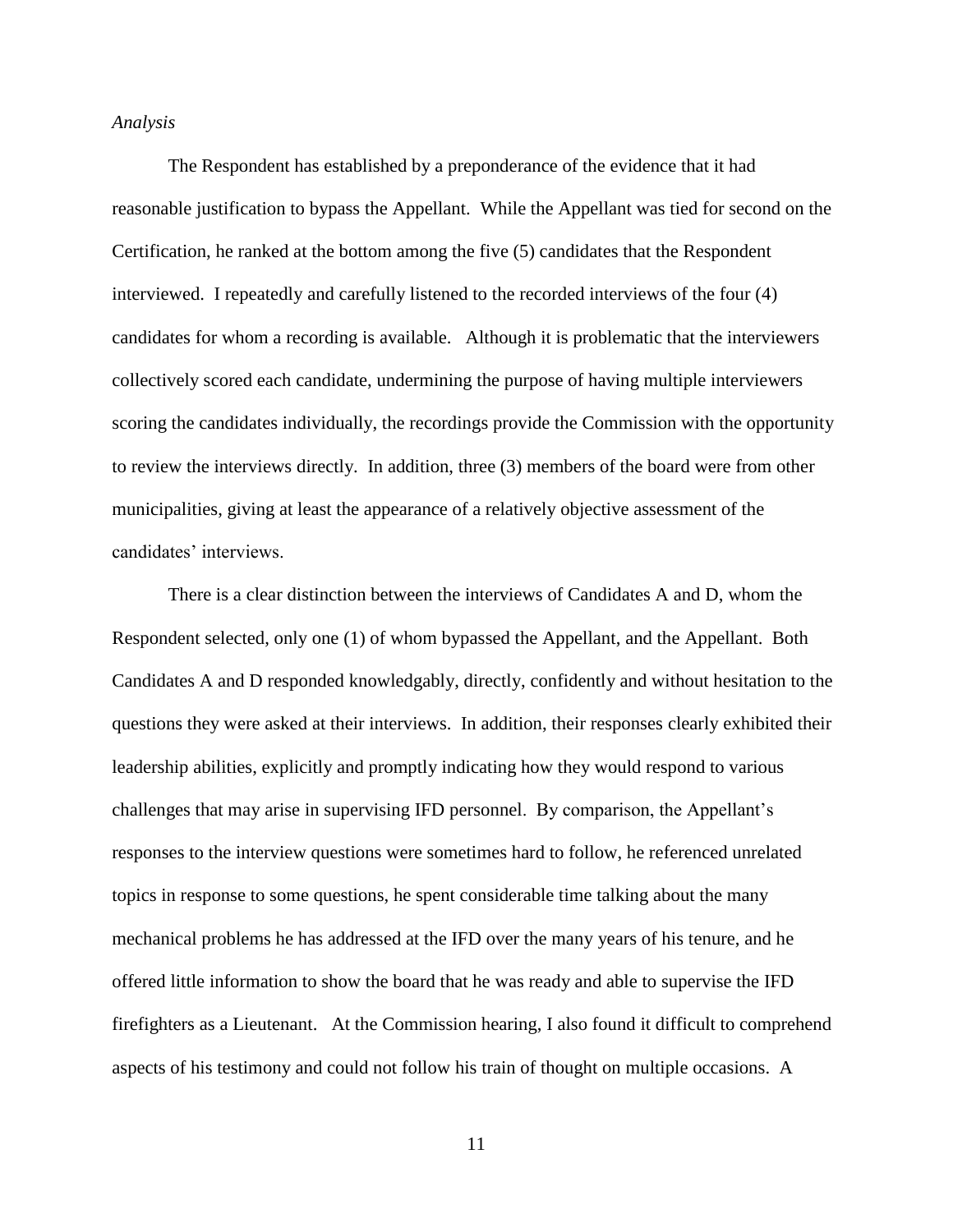Lieutenant must be able to communicate clearly, quickly and directly with the firefighters, most critically when they are actively fighting fires. While it is clear that the Appellant has many professional skills that he has honed over the many years of his dedicated service to the IFD, the Respondent had reasonable justification to decide that the Appellant's communication skills were not at the level needed to be able to communicate commands effectively, especially in the midst of a fire fight. Lacking sufficient communication skills, a Lieutenant's efforts to lead members of the IFD would be hampered, increasing the risk of harm to the firefighters and the public.

In addition, the Respondent bypassed the Appellant based as he had a disciplinary record at the IFD and Candidate D, the one (1) candidate selected who was named below him, had no disciplinary record.

Finally, the Appellant argues that Candidates A and D were unfairly promoted, alleging that, as members of the union executive board, they were involved in negotiations leading to the Memorandum of Agreement between the union and the Town that provided that interviews would be conducted after the assessment center. However, the Appellant also said that he was a member of the union executive board at the time. There is no indication in the record that some members of the union executive board had access to material that could have given them an unfair advantage in the subsequent assessment center and interviews. The Appellant also questioned the need for interviews. I find nothing in the delegation agreement between the Town and HRD, or the MOA between the Town and the union, that precludes the Town from conducting interviews.

## *Conclusion*

For all of the foregoing reasons, the appeal of Mr. McInnis, docketed as G2-17-083, is hereby *denied*.